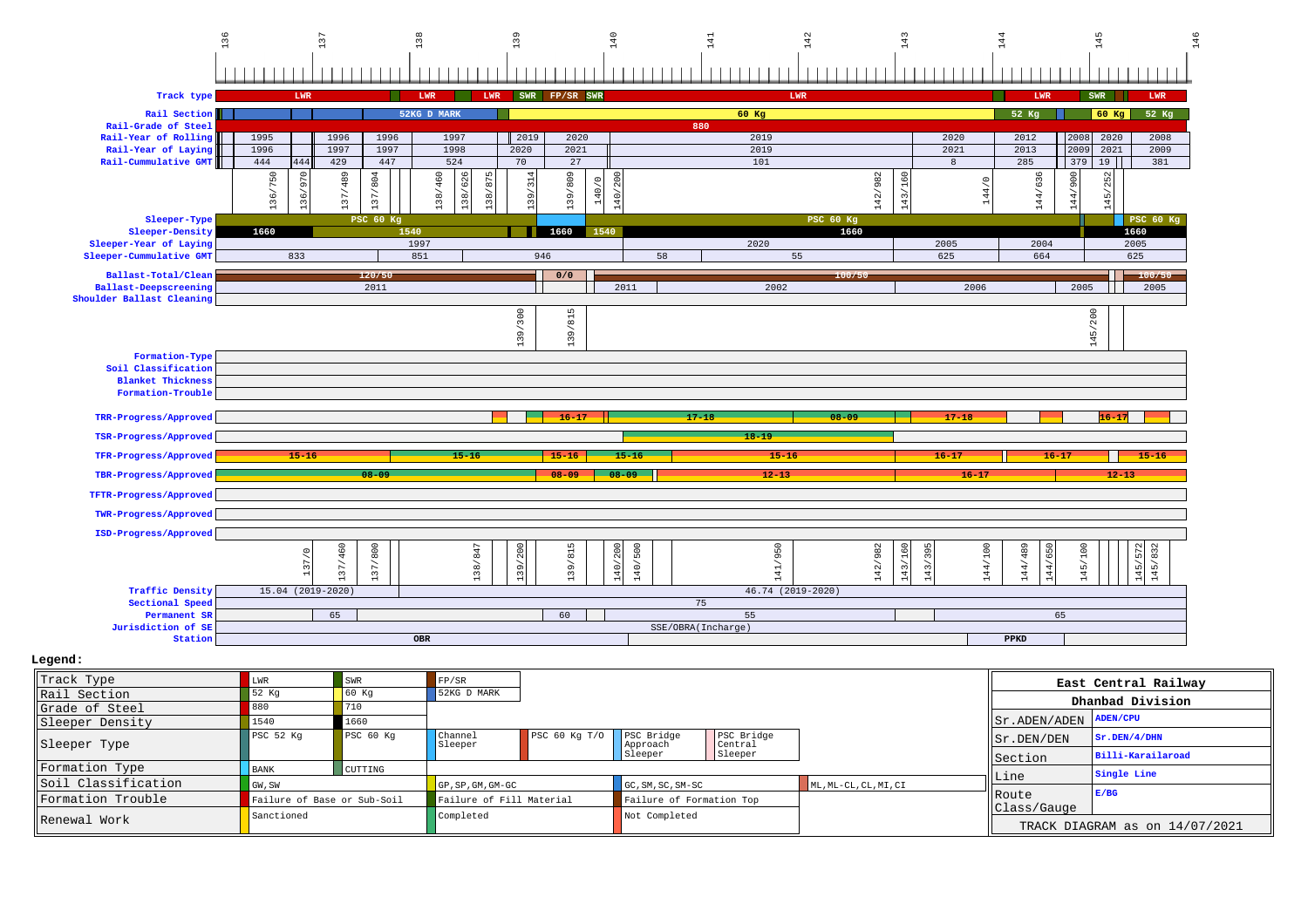

| Track Type           | T.WR                        | SWR                  | FP/SR              |                          |                        |                          |                       |                                                       | East Central Railway           |
|----------------------|-----------------------------|----------------------|--------------------|--------------------------|------------------------|--------------------------|-----------------------|-------------------------------------------------------|--------------------------------|
| Rail Section         | 52 Kg                       |                      | 52KG D MARK        |                          |                        |                          |                       |                                                       | Dhanbad Division               |
| Grade of Steel       |                             |                      |                    |                          |                        |                          |                       |                                                       |                                |
| Sleeper Density      | 1540                        | 1660                 |                    |                          |                        |                          |                       | $ \text{Sr.ADEN}/\text{ADEN} \text{ADEN}/\text{CPU} $ |                                |
| Sleeper Type         | PSC 52 Kg                   | PSC <sub>60 Kq</sub> | Channel<br>Sleeper | PSC $60$ Kq $T/O$        | PSC Bridge<br>Approach | PSC Bridge<br>Central    |                       | $  $ Sr.DEN/DEN                                       | ST.DEN/4/DHN                   |
|                      |                             |                      |                    |                          | Sleeper                | Sleeper                  |                       | Section                                               | Billi-Karailaroad              |
| Formation Type       | <b>BANK</b>                 | CUTTING              |                    |                          |                        |                          |                       |                                                       | Single Line                    |
| Soil Classification  | GW, SW                      |                      | GP, SP, GM, GM-GC  |                          | GC, SM, SC, SM-SC      |                          | ML, ML-CL, CL, MI, CI | Line                                                  |                                |
| Formation Trouble    | Failure of Base or Sub-Soil |                      |                    | Failure of Fill Material |                        | Failure of Formation Top |                       | Route<br>Class/Gauge                                  | E/BG                           |
| <b>IRenewal Work</b> | Sanctioned                  |                      | Completed          |                          | Not Completed          |                          |                       |                                                       | TRACK DIAGRAM as on 14/07/2021 |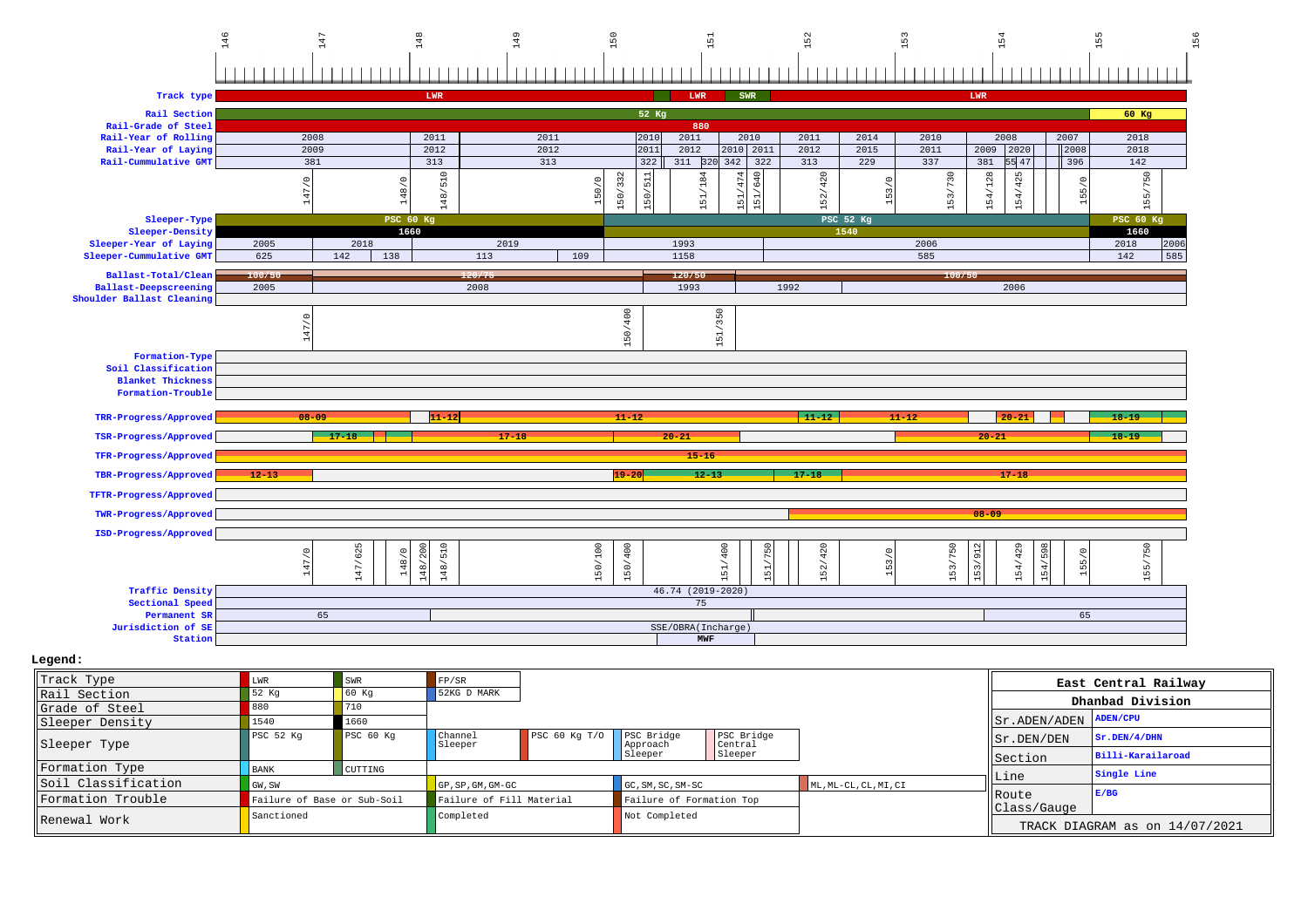

## **Legend:**

| Track Type          | LWR                         | SWR                | FP/SR                    |                   |                          |                       |                       |                       | East Central Railway           |
|---------------------|-----------------------------|--------------------|--------------------------|-------------------|--------------------------|-----------------------|-----------------------|-----------------------|--------------------------------|
| Rail Section        | 52 Kg                       | $\overline{60}$ Kq | 52KG D MARK              |                   |                          |                       |                       |                       |                                |
| Grade of Steel      |                             | 710                |                          |                   |                          |                       |                       |                       | Dhanbad Division               |
| Sleeper Density     | 1540                        | 1660               |                          |                   |                          |                       |                       | Sr.ADEN/ADEN ADEN/CPU |                                |
| Sleeper Type        | PSC <sub>52</sub> Kq        | PSC 60 Kg          | Channel<br>Sleeper       | PSC $60$ Kq $T/O$ | PSC Bridge<br>Approach   | PSC Bridge<br>Central |                       | llsr.DEN/DEN          | ST.DEN/4/DHN                   |
|                     |                             |                    |                          |                   | Sleeper                  | Sleeper               |                       | Section               | Billi-Karailaroad              |
| Formation Type      | <b>BANK</b>                 | CUTTING            |                          |                   |                          |                       |                       |                       | Single Line                    |
| Soil Classification | GW, SW                      |                    | GP, SP, GM, GM-GC        |                   | GC, SM, SC, SM-SC        |                       | ML, ML-CL, CL, MI, CI | ∥Line                 |                                |
| Formation Trouble   | Failure of Base or Sub-Soil |                    | Failure of Fill Material |                   | Failure of Formation Top |                       |                       | <b>Noute</b>          | E/BG                           |
| Renewal Work        | Sanctioned                  |                    | Completed                |                   | Not Completed            |                       |                       | Class/Gauge           | TRACK DIAGRAM as on 14/07/2021 |